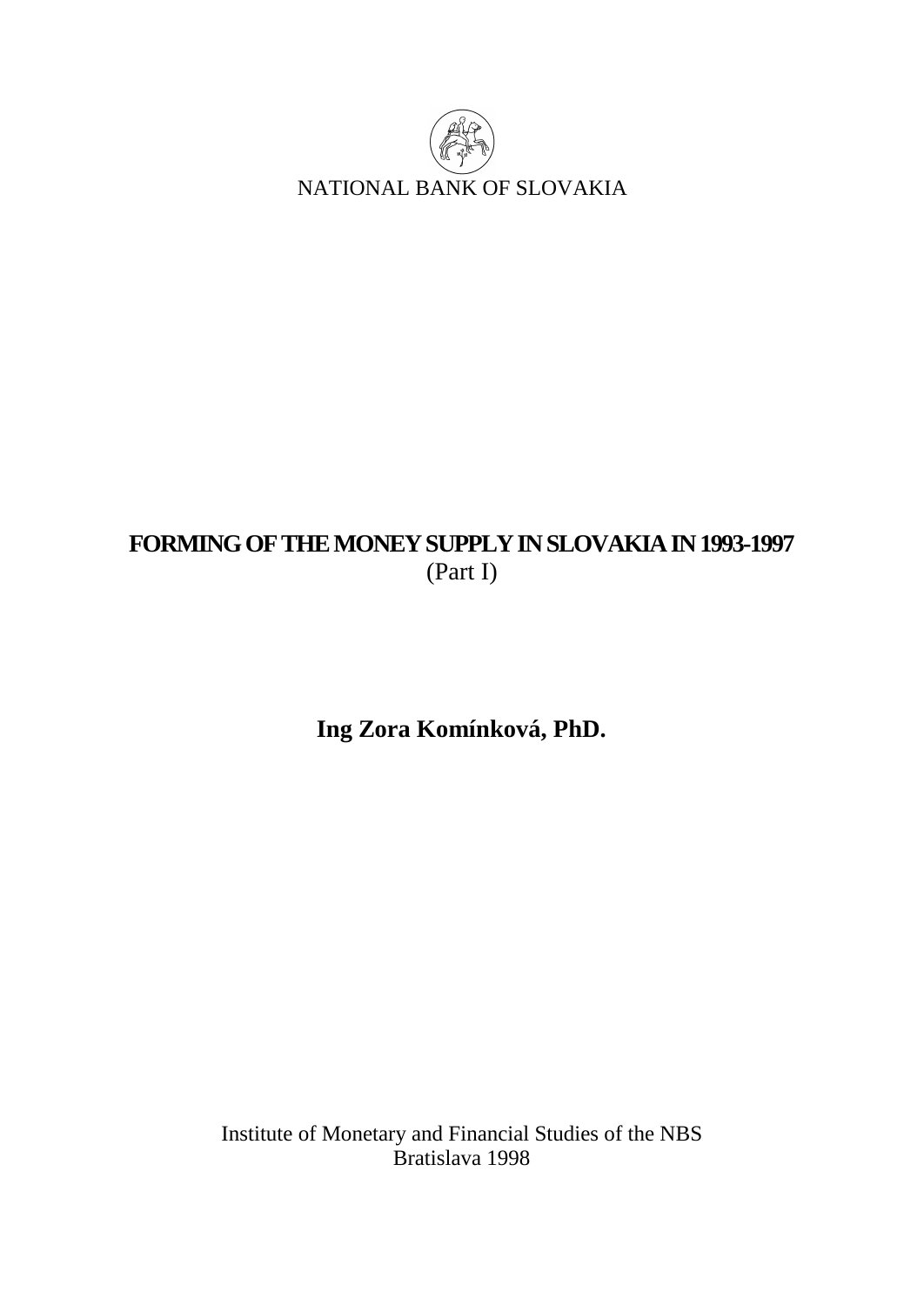# *Forming of the Money Supply in Slovakia in 1993-1997 (Part I)*

 Money aggregates, used to define various measures of money in the economy, are an important source of information and an essential part of every central bank's toolbox. If monitored systematically, they provide a continuous picture of developments in money supply and play an important role in estimating inflationary pressures. The rate at which the money supply expands lies at the center of standard monetary regulation which, based on a monetaristic interpretation of the quantity equation of money, has evolved into the monetary targeting.

 Monetary targeting is built on the assumption that by regulating the growth of money supply - as the intermediate aim of the monetary policy - the central bank is able to steer inflation, or to achieve the desired level of inflation in the economy - as its ultimate monetary goal - in line with its mission to guard the stability of the currency. This approach has been widespread among central banks in advanced countries, particularly in the 1970s. In the meantime, financial innovations and liberalization of financial markets have blurred the once distinct line between "money" and "non-money", or the line between monetary assets and financial assets, making it harder to identify developments in money demand. Since the monetarist interpretation of the quantity equation of money assumes a stable money demand, included in its reciprocal form as the velocity of money circulation, the faint line between the money and financial sectors has shaken the (already delicate) theoretical prerequisite for functional monetary targeting - the constant (or predictable) velocity of money circulation. This, in turn, accounts for largely unconvincing results in monetary targeting (in particular, higher than expected growth of the money aggregate chosen as the intermediate target of the monetary policy), prodding most central banks to abandon the practice.

 Meanwhile, the model of monetary policy based on monetary targeting has been adopted by several central banks of transforming countries, mainly those that have followed the German central bank's experience, to devise their new-age monetary policy principles. The reasons they chose this scheme might be found in its relative simplicity and the clear and strict game rules needed to achieve the monetary policy goals. Bargaining for satisfactory results with this approach, the banks probably thought the factors, which have already thrown off the relatively stable money circulation velocity in advanced economies, would not be manifested so intensively: first, their nascent money and financial markets would come out of the transformation at a level of deregulation and liberalization akin to today's advanced countries; second, emerging financial markets in the reforming countries would not produce undue incentives for changes in money demand.

 The National Bank of Slovakia (NBS) has also taken on the monetary targeting model, but it is has become considerably more relaxed about adhering to its principles than the ironclad German central bank. The NBS publishes its growth target for M2 money supply in its annual monetary program, however, in the end it is the actual economic situation and drifts in the Slovak crown's exchange rate that matter. This kind of more relaxed understanding of monetary targeting is the legacy of several imperfections (statistical, systemic, microeconomic etc.) of the transformation period, which are either not contemplated in the standard scheme or their importance for managing the monetary policy in this period was underestimated.

 No matter how formal the role of money aggregates in the monetary policies of central banks, they offer important information about the development dynamics of the economy's money supply, depending on the behavior of economic entities in money demand. The money balances that households and enterprises hold in financial institutions in various types of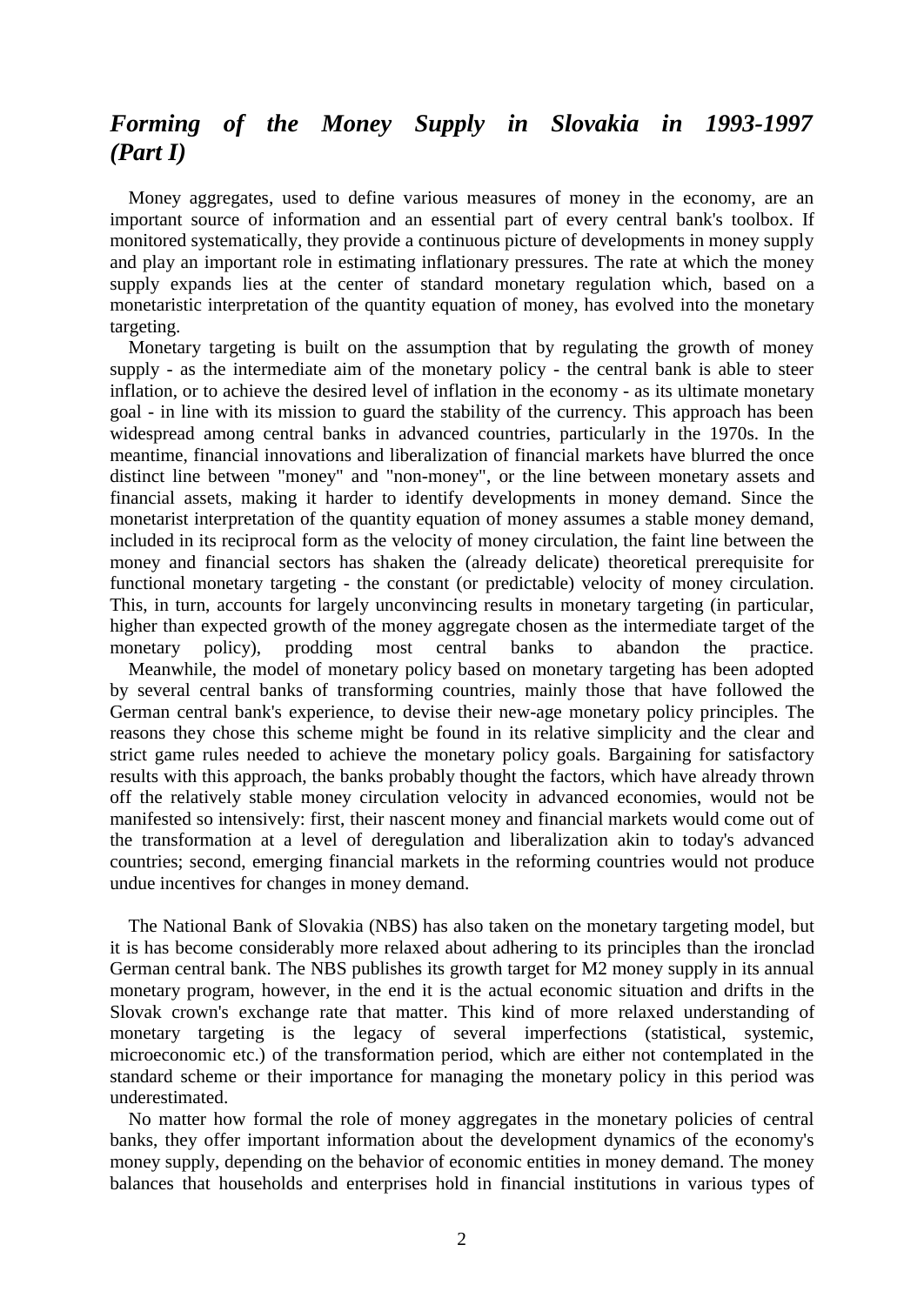accounts represent the money supply to the economy, or the primary source for lending activities of commercial banks.

 For monitoring and operational purposes of the central bank, development of broad money aggregates (usually the M2, M3, or M4) is being observed. In the same time, developments in their component parts - narrow money M1 used to satisfy the transaction function of money, and near-money, or quasi-money, which is geared to store value - are recorded as well. The way the aggregate of the money supply is split between these two sub-aggregates can tell much about the monetary expectations of economic entities - whether they trust in the stability of the currency or, on the contrary, fear inflation pressures. This basic structure of the money supply, in turn, allows the assessment of the quality of primary sources for banks´ lending activities from the perspective of the duration of individual deposits. The money aggregate, defining the country´s total volume of money in its economy, lies at the heart of the monetary transmission mechanism. Its formation is the result of interaction between the factors influencing money supply and those which determine money demand. For this reason knowing the trends and structure of the broad-money aggregate is of primary importance for both, successful accomplishment of the central bank's monetary policy targets and a lending policy of commercial banks.

 This paper was designed to analyze the money supply in Slovakia in the period from 1993 to 1997, with a special focus on 1997 and, as far as available data allows, on the first quarter of 1998. The paper is divided into three parts, scheduled for publication shortly. The first part is prevailingly a review of developments in money supply seen from the point of view of monetary policy containing empirical experience gathered in monetary targeting in Slovakia. In this part, we are concentrated on the broad-money aggregate M2; only analyzing its major components, M1 and near-money, as reported in the monthly Monetary Suevey od the Slovak Republic. The second and third parts go inside the M2 to analyze the time structure of nearmoney and look at the sectoral structure of M2, identifying the shares of households and enterprises in formation of individual M2 components that - indirectly - reflect the monetary behavior of both sectors. In compiling these parts, we have combined the Monetary Surveys data with consolidated data of the banking statistics of the NBS regarding deposits and loans.

 The analysis presented here was conducted with the intention of providing deeper insight into the way the money supply has fared to date in Slovakia and has no forecasting ambitions. In the time series we have used, we have not completely filtered out seasonal and other deviations, which is why the variables and their correlation are bound to contain a certain amount of "hum". The calculations and charts were made using the most simple statistical methods, without sophisticated software or testing techniques. Nevertheless, we believe that, as it stands, the paper renders a fair picture of what has happened in Slovakia's money supply so far, as well as of the developments in the time and sector structures.

### **Money Supply Regulation in Slovakia: Summary**

 The importance of the broad money aggregate is given by its central position in the monetary transmission scheme, as it put together the money circle (monetary basis money multiplier money supply) and the real circle (money supply velocity of money circulation nominal output)<sup>1</sup>. In this way, the success of a monetary policy based on monetary targeting (theoretically based on the monetarist assumption of the neutrality of money and on the

<sup>&</sup>lt;sup>1</sup> Or price level times real output.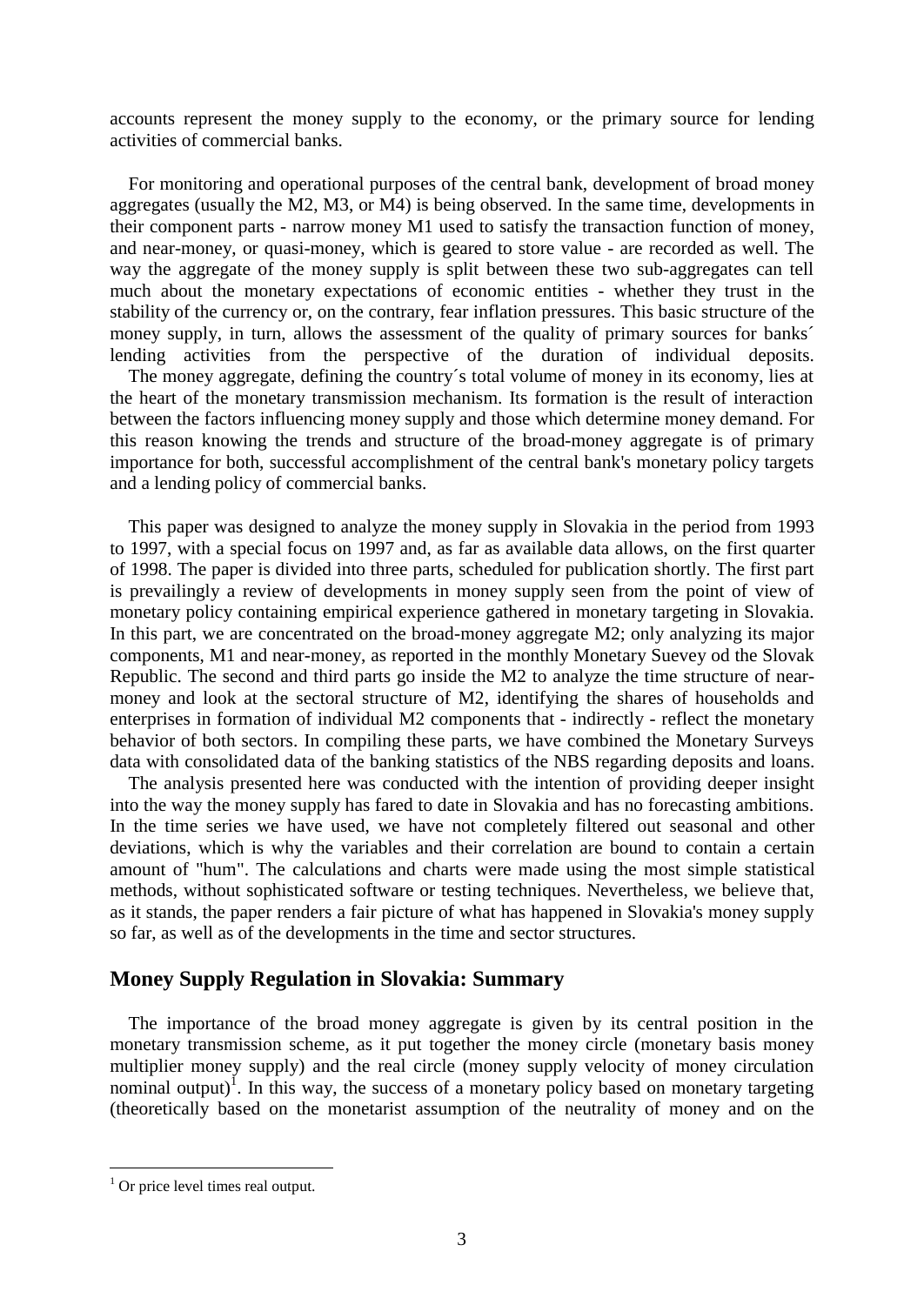quantity equation of money<sup>2</sup>) hinges on the stability (predictability) of the money multiplier and velocity of money circulation. With sufficient stability (or knowledge of the trend) in these two variables, the central bank - by regulating the narrowest of all money aggregates (the monetary basis, or the central bank money) - should be able to steer the total supply of money in the economy and, thereby, the level of inflation (at a given rate of growth of real output) .

 From the experience the NBS has gleaned so far with a monetary policy using the M2 aggregate as the intermediate monetary policy target, we cannot really say there is direct relation between the dynamics in M2 and the rate of inflation in Slovakia's economy: Table 1 shows that, since 1994, the real growth values in both variables have strayed from their programmed targets. In 1994-1996, despite faster than projected M2 growth, inflation slowed down - even dipping below the target set in the monetary program. In 1997, on the contrary, inflation outstripped its target even though the M2 stayed behind expectations. The actual developments in M2 and the annual inflation rate (based on the consumer price index - CPI) are shown in Chart 1 *(tables and charts - see BIATEC Journal).*  Our article on the money supply regulation in Slovakia<sup>3</sup> was devoted - among other - to evaluate the quality of the multiplying relation within the money circle of the monetary transmission, i.e. the level of stability of the money multiplier between the monetary basis and the M2 money aggregate. The analysis ended with the conclusion that, in Slovakia, the money multiplier was not all too steady<sup>4</sup>. In line with theoretical assumptions, one of the reasons for differences between the actual and targeted M2 could have been the unstable money multiplier.

Of course, there were other reasons for differences between the targeted and the actual growth of M2 in Slovakia. Of those that have been identified, we can name in particular: - *Statistical reasons.* Apart from short time series, we need to point out a number of changes in the methodology, and also inadequate knowledge of time delays in interactions between the monetary and the real sectors in condition s of the emerging market environment. - *Monetary policy systemic reasons.* A fixed exchange rate of the Slovak crown did not allow independent control of internal monetary policy targets. Prior to the adoption of a new foreign exchange act (October 1, 1995), which introduced current-account convertibility of the Slovak crown, this conflict was somewhat dampened by a system of limited (internal) convertibility of the currency. Later, the fluctuation band in which the exchange rate is allowed to float gradually stretched to become today's +/- 7 percent from the central parity.

- *Mechanism related reasons.* Imperfections in the transmission mechanism resulting from a volatile macro- and microeconomic environments.

- *Accommodative character of NBS' monetary policy.* Real GDP has constantly outpaced growth rates the NBS used to devise its monetary programs for individual years (Chart 2). Seeing a decline in inflation, the NBS estimated it could as well foster economic growth by allowing the M2 to grow ahead of target. When compared to the way this is supposed to work in theory, the application of monetary targeting in conditions of the Slovak Republic might lead to a number of theory-vs.-practice questions about the real principles of monetary policy,

<sup>&</sup>lt;sup>2</sup> (M.V = P.Q, where M - the volume of money in circulation, V - velocity of money circulation, P - price level, Q - real output)

<sup>&</sup>lt;sup>3</sup> KOMINKOVA, Z.: Regulation of the Money Stock and Issues of Monetary Targeting in the Slovak Republic. Biatec, 4, 1996, No. 8, p. 15-22.

<sup>&</sup>lt;sup>4</sup> The value of the money multiplier ranged between 5 and 6, which means that the NBS money (the monetary basis) sometimes allowed the production of a 5-fold, and at other times, of a 6-fold of M2 (op. c., p. 17)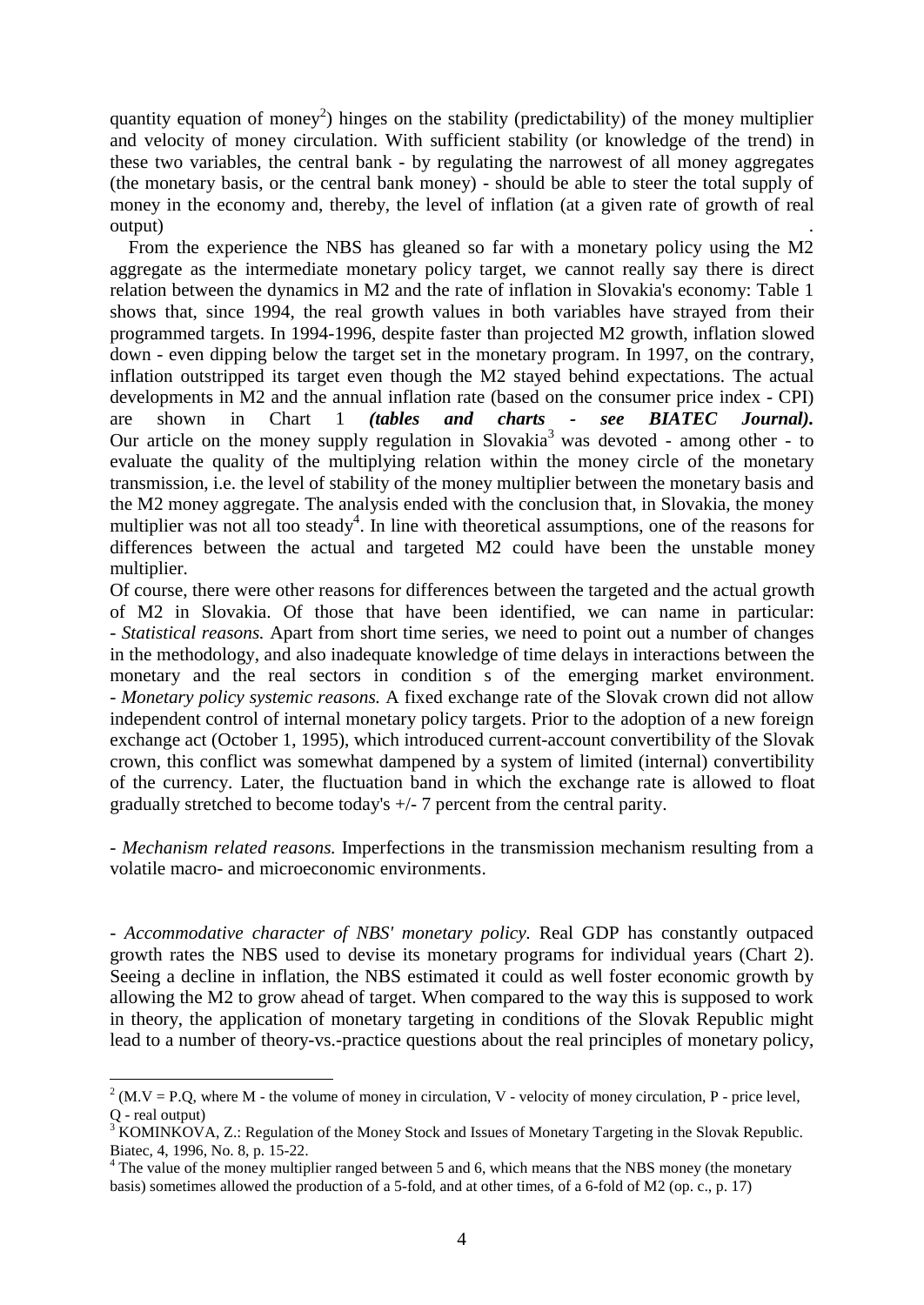as was the case in several advanced countries in the 1970s (especially the U.S.). Notwithstanding, there is to be stresssed the measuring of money supply growth - in the form of the broad money M2 as well as of its individual component parts - furnishes the NBS, just as it would any other central bank, with invaluable feedback on its monetary policy, allowing it to make swift corrections if necessary

 This can be best illustrated by the experience Slovakia had in 1996, when M2 growth statistics in the first months of the year suggested a 40% year-end increase. Taking the hint, the NBS adjusted its monetary program in June and, in July and early August, adopted several radical policy measures to check the sheer expansion of money supply<sup>5</sup>. Seen against the situation in early 1996, the end year M2 growth of 16.5% was a very good result. It was achieved by systematic monitoring of the M2, which allowed the NBS to spot the hazards of a growth of destabilizing elements in Slovakia's monetary development. As the NBS pushed ahead with its cautious monetary policy in  $1997<sup>6</sup>$ , the pace of growth of the M2 has flagged, and even fell short of its target at the end of the year. Studying the factors which decide the achievement of targeted expansion of money supply in Slovakia so far, we have cited several facts that spoke for a more liberal interpretation of the function of M2 as the intermediate target of the NBS' monetary policy. Referring to the analysis featured in the aforementioned paper, we will try to point out some characteristics of the money circulation velocity indicator, which expresses the link between the monetary and real spheres of the economy. Assuming that the NBS makes the correct assessment of expected velocity of money circulation in its monetary program, and given the conditions of the anticipated growth of real output, the projected M2 growth rate should ensure achievement of the inflation target figures.

 As Table 1 suggests, the interesting point in the relationship between annual M2 expansion (intermediate target of NBS' monetary policy) and the annual inflation rate ( ultimate goal) is that, in spite of M2 growing beyond target range, the NBS has managed to maintain the inflation rate set out in its monetary policy<sup>7</sup>. If we consider the formal relationships involved in the quantity equation, our intuitive conclusion must be that one reason inflation was actually falling in that period, although the money supply grew faster than projected, was that money circulation was slower than expected (and real GDP growth faster than expected). To the contrary, surpassing the inflation target in 1997 indicates an acceleration in M2 velocity higher than expected in the monetary program, or, in practice, the acceleration of the M2 velocity compared with the assumption of an unchanging velocity.

<sup>&</sup>lt;sup>5</sup> In particular, the counter measures were designed to curb lending activities in commercial banks, both in crown and foreign currency denominated loans. The minimum reserves ratio (MRR) was stretched to 9%, or rather the previous two rates (9% in demand deposits and 3% in time deposits) merged into the higher one - 9%; the former MRR applied to building saving deposits was raised from 1 to 3%. A special foreign exchange position was introduced for banks to tighten the conditions for foreign currency loans. The banks were required to meet the initial foreign exchange position ratio (0.65) by December 31, 1996; then, the ratio has grown gradually up to the 0.80 applicable since the middle of 1997.

<sup>&</sup>lt;sup>6</sup> In addition to measures adopted in the summer of 1996, in early 1997 the NBS resorted to quantitative liquidity control over commercial banks, actually barring their previously automatic access to refinancing resources.

 $7$  This is the case of the period from 1994 to 1996, when the Slovak economy moved from depression to a rapid growth. A hike in inflation in 1997 (beyond its target) can partly be explained by a delay in the impact of monetary impulses (excessive M2 growth in the previous three years) on the economy (or the division of the nominal GDP growth into the real GDP growth and the inflation rate).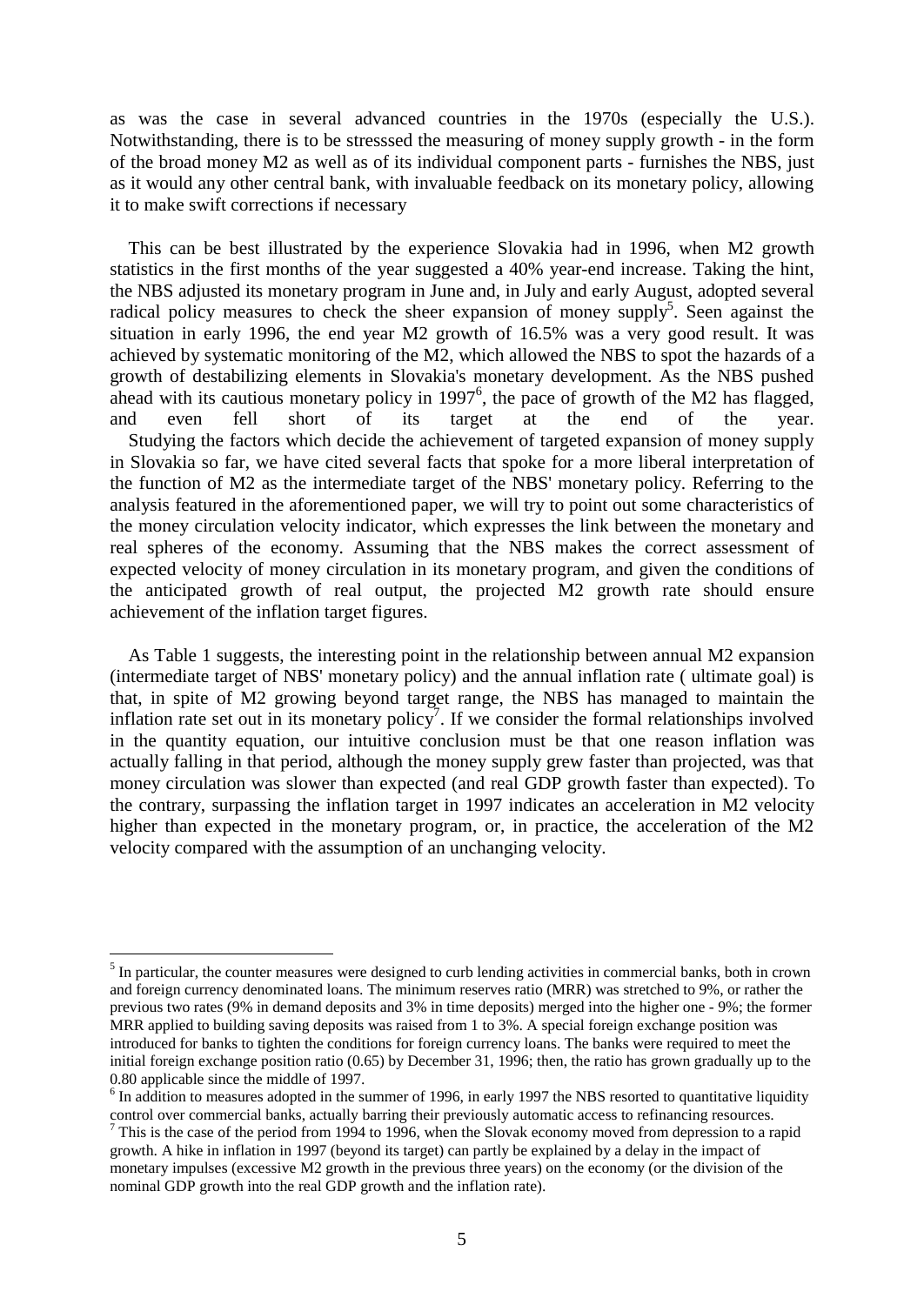#### **Income Velocity of M2**

 With the end of 1997 drawing near, the M2, used to define the aggregate money supply in the Slovak economy, added up to SKK 453.5 billion, some 70 percent of the nominal annual GDP or a nine-fold of the banknotes and coins in circulation. So far, the bond between the growth of M2 and the nominal GDP (Chart 3) during statistical coverage of the 8 years of transformation (1990-1992 under the former Czecho-Slovak Federation, 1993-1997 under the independent Slovakia) suggests that any major changes in the expansion of money supply take about 2 years (or 9 quarters) to translate into fresh growth in nominal GDP. The chart shows a sharp rise of nominal GDP in 1994, which came as a late response to an upsurge in M2 at the beginning of transformation; in the same way that faster growth of nominal GDP in the period from the last quarter of 1995 to the first quarter of 1996 was an echo of dynamic M2 growth in the second half of 1993.

 The issue of time lags in transmission of the monetary impulses towards the real economy indicators represents a standard part in preparation the central banks' monetary programs. In stable economies with efficient banking systems, however, the delay is currently around half of that observed in Slovakia (about one year). This is probably why the inconsistency of changes in M2 growth and the inflation rate from year-old levels in Slovakia are also a result of not knowing with any certainty the magnitude of the time delay. Another factor is that the stability of the correlation is described by the velocity of M2 circulation (VM2). Same from Chart 3, it is obvious that signals sent by a growing M2 have reached the nominal GDP with different force in the first and second part of the period under study, reflecting some erratic behavior of the VM2 indicator (the ratio of nominal GDP and M2). Year-on-year changes in the VM2 (and VM1 for illustration) are shown in Chart 4, which is meant to explain the recorded disparity between the dynamics of M2 and the nominal GDP. A major acceleration of M2 in the last quarter of 1991 was accompanied by a substantial increase in the VM2, resulting in yet sharper growth of nominal GDP. As opposed to that, the stepping up of M2 in 1993 coincided with a slower VM2, which is why the eventual momentum in nominal GDP was largely dampened.

 So far, looking at the way interaction between M2 growth rate, nominal GDP, and the velocity of money circulation VM2 has evolved, we still cannot come to any real conclusions. First, the period analyzed is too short; and second, it was marked by a number of shocks monetary (liberalization of prices, devaluation of the Slovak crown), as well as others (like introduction of the new Slovak currency and the ensuing leak of funds abroad, fueled by devaluation fears, or the complicated process of replacement of the former federal banknotes and coins made in several steps in 1993).

 Interpretation of changes in the velocity of circulation will depend on how individual theories explain the apparently simple relationships contained in the quantity equation of money. Without relative limits to the conditions of monetary equilibre, or assuming equivalent money supply response to changes in the velocity of money circulation, an increase (or decrease) in the velocity of circulation should result in a reduction, or shortage (growth, or surplus) of money supply in the economy. However, the monetarist interpretation conceived by Milton Friedman, which has become the starting line for monetary targeting, contains the assumption of constant (predictable) velocity of circulation V - in our case the VM2. Observed deviations from the constant (or from a distinct long-term trend) are faults indicating that money supply growth, the intermediate target with which the central bank sets the volume of money disbursed into the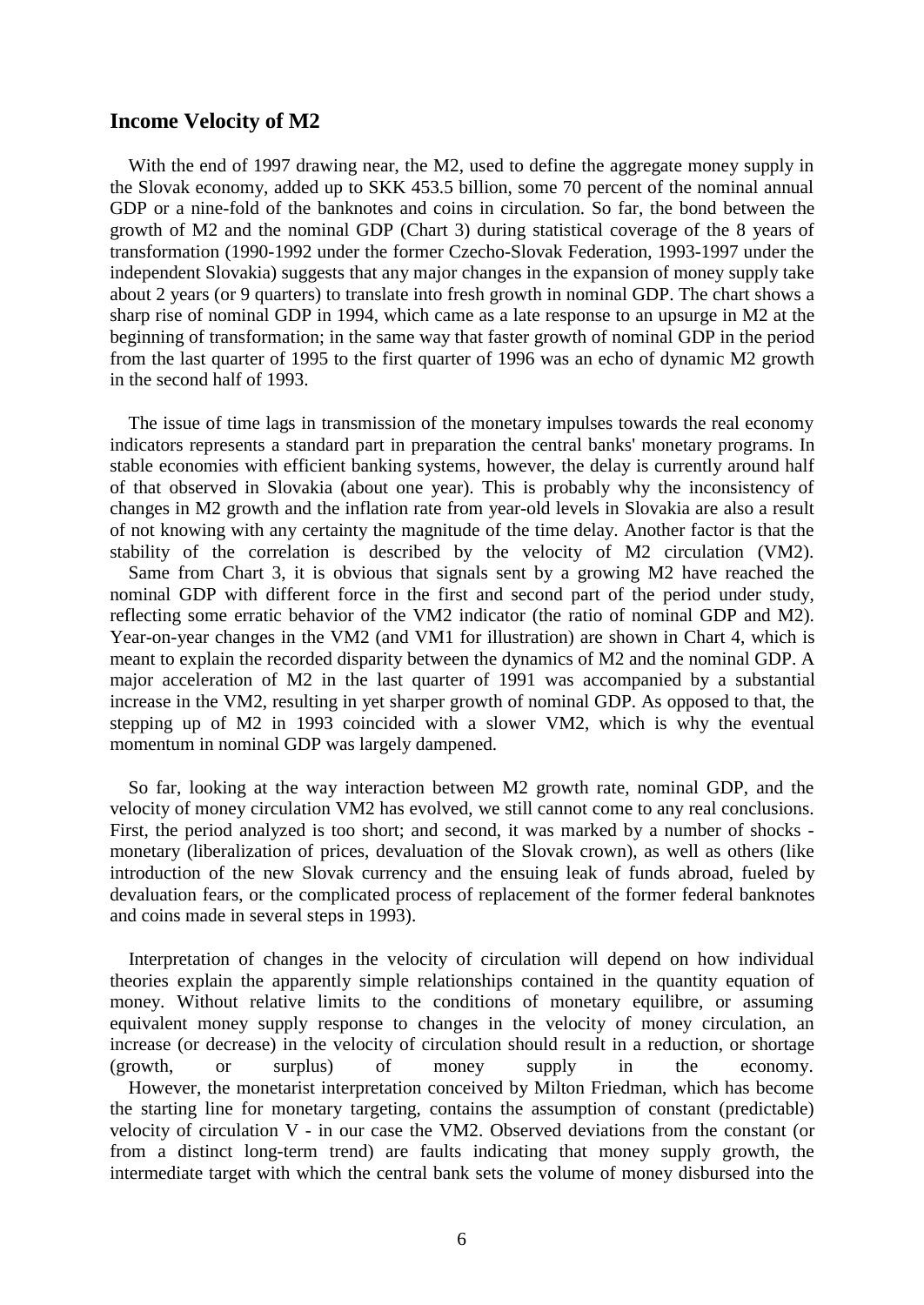economy to, ultimately, achieve a certain inflation rate, will turn out to be either excessive or inadequate for the expected rate of growth of real output. In the first case, the implication is inflation; in the second, the result is likely to be deflation or a slowdown in the pace of real output.

 Looking at developments in the VM2 from Friedman's point of view, there is to be stressed again that this is a reciprocal interpretation of trends in money demand. His assumption is that, given equilibrium, real money balances, M/P, are determined by the demand of economic entities for such money balances, a demand that is presumed to be relatively steady<sup>8</sup>. The assumption that the money demand function in constant was rooted in the hypothesis of permanent income, i.e. the fact that people's monetary behavior (consumption and savings) tend to copy long-term income trends, because current disposable income can be fairly erratic<sup>9</sup>.

Econometric estimates of the money demand function in unstable economies and/or in places where statistical background is inadequate are largely unreliable $10$ . For this reason, empirical projections of money demand are based on the velocity of money circulation and, in this way, can provide important information about changes in financial behavior of economic entities with an impact on monetary equilibrium.

With the VM2 (VM1) curve falling, this means money demand, as compared to the growth of real GDP, has been rising in Slovakia. This, given the faster than targeted pace of real GDP growth, caused the disinflation process to pass very quickly. Spells of relative and, at times, absolute accelerations of VM2 (VM1), in turn, imply that money demand has been on a relative and, at times, absolute decline; meaning that money supplied to the economy at the targeted rate of M2 has become relatively excessive. However, this is not quite correct; as long as the rate of growth of real output was higher than the value assumed to devise the monetary program, the disinflation process continued in the economy. To resume, Slovakia's money circulation velocity indicator VM2 (like VM1), theoretically, lacks the stability needed to guarantee the reliable function of the interaction between the intermediate monetary policy target (the M2 growth rate) and the ultimate goal (the annual inflation rate<sup>11</sup>). The trend of recovering dynamics in the VM2, which went into absolute acceleration at the turn of 1997 and 1998 (in case of VM1, a dramatic rebound came in mid-1997 already) tells the tale of a fading demand for money, suggesting possible changes in the

<sup>&</sup>lt;sup>8</sup> This is how Friedman originally constructed his function of money demand for an individual wealth holder:  $M/P = f$  (y; w; rm; rb; re; 1/P x dP/dt; u) where  $M/P =$  real money balances; y = income at constant prices; w = share of natural physical assets in total wealth;  $rm = expected$  nominal yield on financial assets;  $rb = expected$ yield on bonds; re = expected yield on shares;  $1/P$ .  $dP/dt$  = expected tempo of price level shifts;  $u =$  any variable other than income, which may influence the effect added to money services. Although he was aware of certain problems entailed in the application of the function to the entire society, Friedman considered them insignificant and went on use the function on a macroeconomic level. [See: FRIEDMAN, M.: A Theoretical Framework for Monetary Analysis; Journal of Political Economy, 78, March-April 1970, No. 2: ISA, J.: Monetarizmus a jeho vplyv na hospodarsku politiku. Finance a uver, 40, 1990, No 5, Quarterly Supplement No. 2]

The permanent income hypothesis blazed a trail in consumer trend research. It was for this theoretical contribution, as well as for other works in economic research and the money theory, that Friedman was awarded the Nobel Prize in 1976.

 $10$  As far as we know, the first experiments in this field simulating the conditions in Slovakia can be found in: CARSKY, R. - GAVURA, M.: Modellovanie funkcie dopytu po peniazoch na Slovensku. Biatec, 5, 1997, No. 11, p. 15-22; Collective: Penazna zasoba v SR. (Selected relationships between money supply and money demand). IMFS NBS. Not published. May 1997.

 $11$  Let us note that similar contrasts between theoretical assumptions and practical application of monetary targeting have been reported in the Czech Republic, these days the venue of a fairly heated professional debate over whether the Czech National Bank should switch from its current monetary policy to inflation targeting.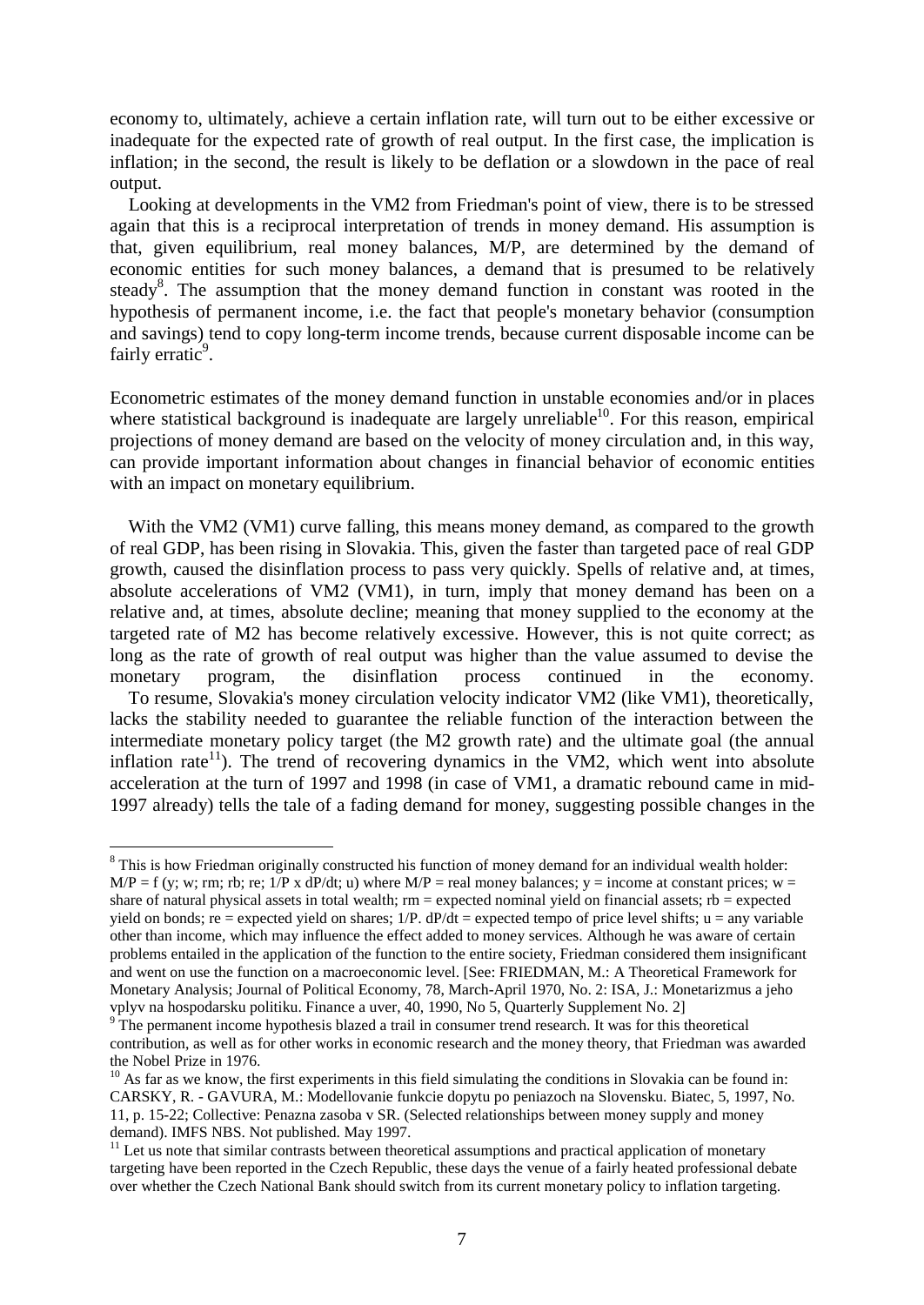monetary environment, which might make it harder for the NBS to achieve its monetary policy targets in 1998.

 The major tendency towards lower money demand, implied from slower money circulation, brings some major shifts in the structure of the money supply M2, betraying certain new elements in the behavior of economic entities. We will deal with those elements in greater detail in the following parts of this paper. But first we are going to show how the money supply in Slovakia has developed at the aggregate level of M2.

# **Development of M2 disaggregated in M1 and Quasi-money**

 The total money supply in the Slovak economy is defined by the broad money aggregate M2, which is the sum of crown notes and coins in circulation plus demand deposits (M1) and crown time deposits - including savings deposits, building savings deposits and deposit certificates - plus foreign currency deposits (sub-aggregate quasi-money, QM).

 The main development trends of the monetary aggregate M2 in Slovakia during 1993-1997 are shown in Charts 5 and 6: the determining M2 growth element was quasi-money (QM). As a result of the QM growth (index 266) and M1 growth (index 148), the M2 grew by an index of 206, over the entire monitored period. This means that roughly two-fold growth of the total money supply M2 was caused by 2.5-fold increase of the volume of quasi-money, while the volume of M1 has increased by less than one-half. This also led to changes in the structure of M2 (Table 2; since 1993, figures as of the end of each year), in which the quasi-money component significantly strengthened (by 14 points).

 The liquidity ratio (M1/M2) as a standard measure of available liquidity in the economy has had a constantly declining tendency: it fell from 0.51 as of January 1, 1993, to 0.37 as of the end of  $1997^{12}$ . The degree of "dollarisation" (the share of foreign currency deposits in M2, CM/M2) has remained at a relatively stable level of about 10 percent. A decisive role in a changed structure of M2 played movements in the proportion between crown demand and time deposits; the share of currency in circulation and deposits in foreign currencies has remained quite stable at 10-11 percent. The growing weight of time deposits in M2 by almost 10 points -- from 43.4 percent (as of December 31, 1993) to 53.0 percent (as of December 31, 1997) has occurred at the expense of demand deposits (that dropped from 35.2 percent to 25.9 percent). At the same time the proportion of currency in circulation and deposits in foreign currencies in the pertinent M2 sub-aggregates has changed: the share of currency in circulation in M1 increased slightly from 28.6 percent to 29.3 percent, while the share of deposits in foreign currencies on QM grew more significantly from 11.9 percent to 16.4 percent. Growth dynamics of the M1 and quasi-money components of M2, including the component parts of both these sub-aggregates, are shown in Figures 7 and 8.

 Both components of the quasi-money aggregate - crown time deposits and foreign currency deposits - contributed to its growth. The development of their mutual proportion (Table 3) was primarily influenced by the degree of stability of the monetary environment, as well as the interest rate differential between crown and foreign currency deposits. The decline of the crown time deposits share in 1993-1994 reflected the higher degree of instability of the monetary environment during the first two years of existence of the Slovak Republic, when

 $12$  This level has been close to the level of the European Union countries. However, in view of quality characteristics of money circulation in the Slovak Republic, this comparison is not very fortunate. On the other hand, compared with the Central European countries in transition, there is a clear reciproque correlation between the size of the liquidity ratio and the degree of dollarization of the economy, which can be explained by the degree of stability of the domestic monetary environment.